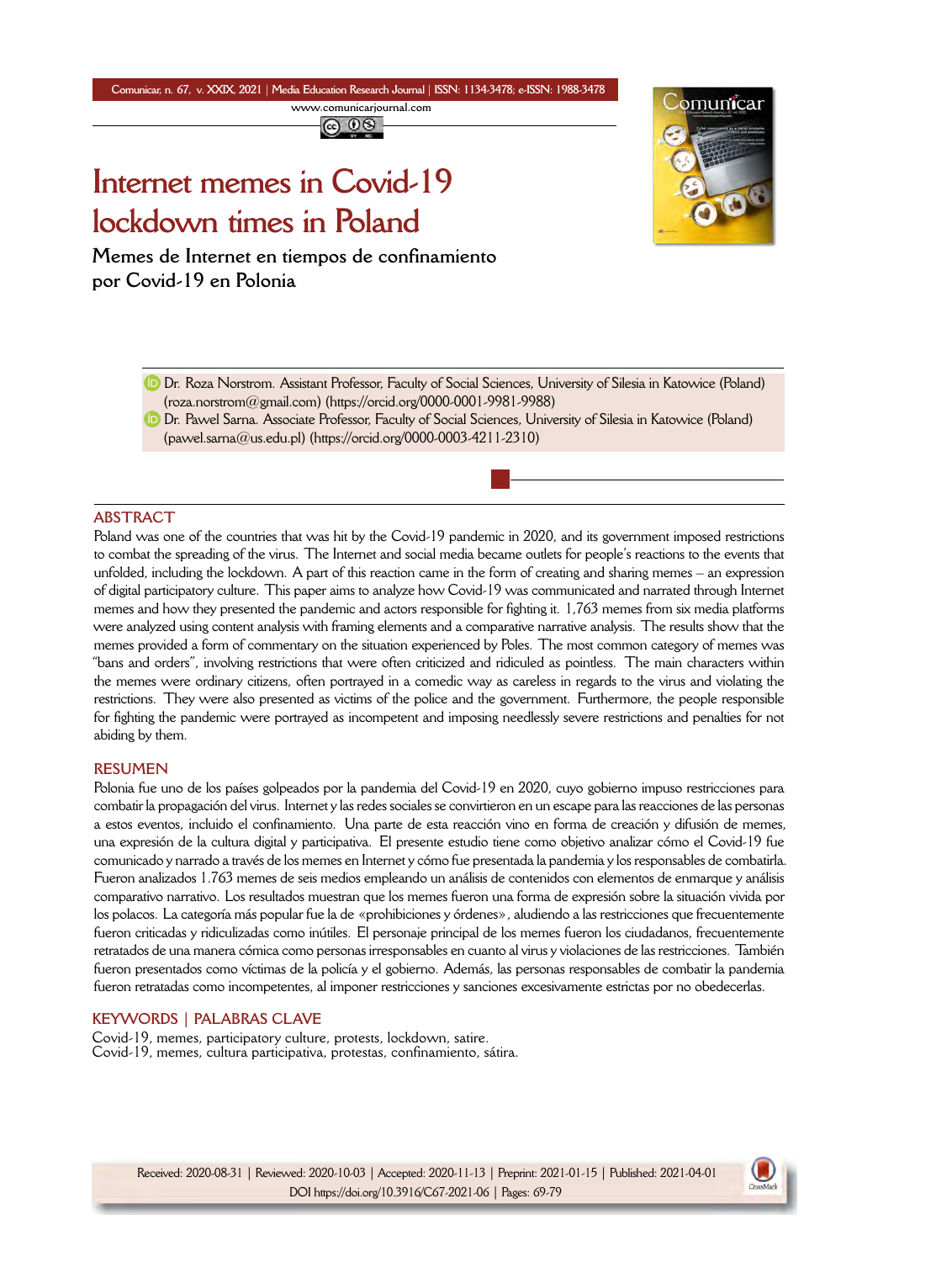# **1. Introduction**

The outbreak of the Covid-19 pandemic is one of the greatest challenges the world is facing today. Increasing numbers of virus cases, the first one recorded in Poland on March 4, 2020, led to a lockdown lasting two months, affecting the state, society, and the media. The constantly changing situation has been intensely covered since February (Pacula, 2020), and is still one of the most important topics in the media. A lot of information about the virus is spread through the Internet and social media (i.e. through hashtags and memes). Communication about the pandemic through memes is the subject of this article. Memes can be carriers of opinions and a form of socio-political commentary. Sharing them on the Internet or modifying their content, is an example of people getting involved in socially important issues, such as the pandemic.

#### **1.1. The socio-cultural role of memes**

Wiggins (2019) argues that memes are not only content carriers or culture replicators, but also visual arguments reflecting certain ideological practices. Shifman (2014: 7-8) in turn points out that a meme is a group of content units that includes the three following dimensions: content, form, and attitude. According to her, Internet memes are: "(a) a group of digital items sharing common characteristics of content, form, and/or stance; (b) that were created with awareness of each other; and (c) were circulated, imitated, and/or transformed via the Internet by many users". She underlines the importance of the last of these aspects. The principle of imitation and repackaging of content through mimicry and remixing are of key importance in meme transmission. It takes place under competition and selection conditions, which result in the evolution and the construction of many versions and meanings of individual messages (Shifman, 2014).

Internet memes, which present specific and metaphorical ideas by text, images, video and hashtags (Guenther et al., 2020), can take the form of frames. Frames in media messages are manifested in "keywords, stock phrases, stereotyped images, sources of information" (Entman, 1993: 52). Hence, the structure of the meme can favor framing. Frames are cognitive schemas that help to understand information in a certain way (Goffman, 1986). Their application is "taken from the collective experience of a given community" (Czyzewski, 2010: 25), which affects message encoding and decoding. Therefore, memes are perceived as an "inside joke" (Sroka, 2019: 30) addressed to a specific audience and requiring knowledge of its context. That is why cultural, political and historical references in memes determine their usefulness to recipients (Kozhamkulova & Foster, 2019) and their sharing to a wider audience. Memes as virus-like categories (Shifman, 2013) are disseminated via social media or dedicated portals to gain exposure and promote their creators (Denisova, 2019), and instill specific ideas in the recipient's mind. They can also be modified by recipients who in this way support or oppose the presented viewpoint (Ross & Rivers, 2019), because frames do not have universal impact on everyone and need clarification. The interchangeability of tasks between the meme creator and recipient indicates the active role of the media audience in creating media and public discourse.

## **1.2. Participatory culture and Internet memes**

According to Shifman (2013: 365), memes can influence "the mindsets, forms of behavior, and actions of social groups". This is due to the sense of connection in the community and having a common goal, for example to respond to the threat posed by Covid-19 (Msugheter, 2020). Nowak (2016) notes that creating and sharing memes, apart from being entertaining, serves to discuss and comment on reality and to inform one another. Therefore, memes can be seen as products of participatory digital culture, characterized by "low barriers of artistic expression (…), strong support for creating and sharing one's creations (…), informal mentorship", and participants' belief in the importance of their contributions (Jenkins et al., 2007: 3). Cultural participation mechanisms are often used to engage people through the Internet in sociopolitical issues (Jenkins et al., 2016). The interactive nature of social media gives the opportunity for participation and becoming aware of and engaging in national and international issues. Internet memes as user-generated content can also be a carrier of political comments and serve to include citizens in a public conversation or "be used as a tool for political meaning-making" (Kligler-Vilenchik & Thorson, 2016: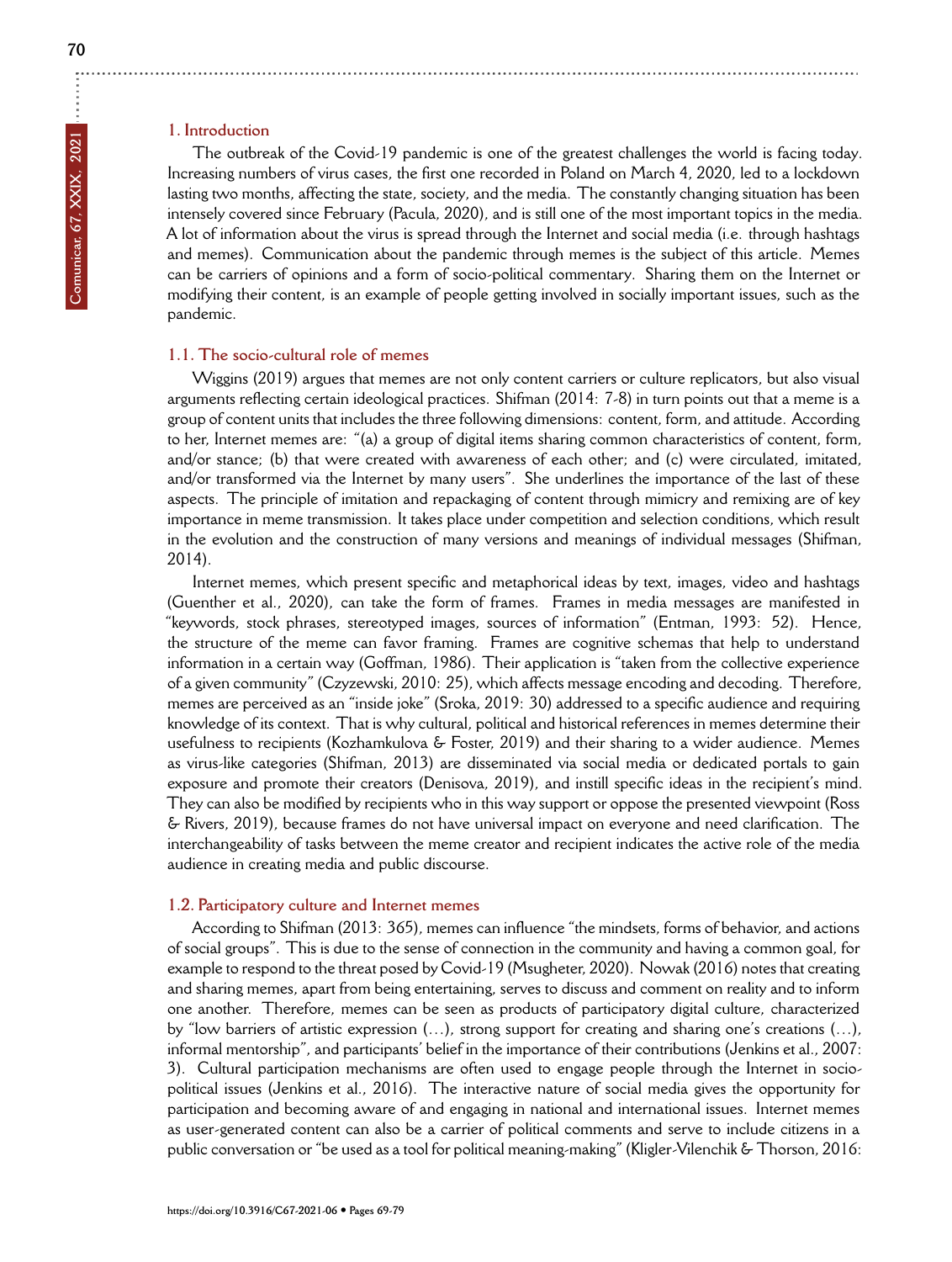1997) as in Ross' and Rivers' studies (2017a; 2017b) on the role of memes in the delegitimization of the US Presidential Candidates in the 2016 election. This shows that memes are an important tool of online discourse, giving users a sense of commitment for creating and participating in it, and even influencing others.

Brown (2009) points out that an important feature of Internet memes is their connection to popular culture. Memes encourage forms of intertextuality, combining elements of popular culture and references to politics to emphasize dynamics of the real and virtual world (Shifman, 2014). While analyzing memes that were created and spread during the Covid-19 pandemic, MacDonald (2020) describes how people used intertextual references to popular culture to express their frustration against neoliberal dogmas. She focuses on memes commenting on inter-generational tensions resulting from various reactions to selfisolation. These issues were also highlighted by Pauliks (2020: 47), who noted that the so-called baby boomers are presented in memes, which are mainly created by "millennials (…) and zoomers", as potential victims of Covid-19. Referring to examples of series and cartoons used in memes, he also writes about the impact of lockdown on citizens' behavior, including panic buying. References to popular culture in memes indicate their important role within participatory culture – not only local but also international. Photos or quotes from movies or songs are often replicated in memes and put in a specific context, depending on the situation or place of residence of the members of the memetic community.

# **2. Material and methods**

Mixed methods were used to conduct the study. To answer the research questions and fulfill the research objectives we analyzed the collected memes using content analysis with framing elements. Comparative narrative analysis was used at the second stage of the study when we analyzed memes aggregated by six different media. Content analysis was the main research method, and framing and narrative analysis were additional. We analyzed the memes using the MAXQDA and Microsoft Excel programs.

#### **2.1. Objectives and research questions**

The aim of the study was to analyze how Covid-19 was communicated and narrated through Internet memes, and how these presented the pandemic and actors responsible for fighting it.

To fulfill the research objectives, we created two research questions:

- RQ1: What thematic categories and actors did memes refer to most often?
- RQ2: What narrative was dominant in the memes?

## **2.2. Data sample and research procedure**

In Poland, it is increasingly common for mainstream media to aggregate memes and categorize them thematically in galleries (Piskorz, 2015). The memes are gathered from social media but the criteria for their selection is not always stated. It can be assumed that the memes are chosen based on their popularity and entertainment value.

In this study, 1,763 memes on the subject of Covid-19 from six media were analyzed. We collected all the materials in June, but included memes created since March. We decided to analyze memes gathered (and identified as memes) by four media: "Polska Times" (331 memes), "Dziennik Polski" (277 memes), "Dziennik Zachodni" (93 memes) and "Glos Koszalinski" (231 memes). "Polska Times" and "Dziennik Polski" are nationwide media, while "Dziennik Zachodni" and "Glos Koszalinski" are regional. These media are daily newspapers and also have their own websites, which we analyzed in this study. Apart from meme galleries, these media have a meme tab on their websites and use hashtags, which allowed us to find the memes about Covid-19. We also analyzed memes from the most popular (based on the amount of likes and followers) Facebook (395 memes) and Instagram (436 memes) pages commenting on Polish politics and dedicated to Covid-19. In this way we chose "Sekcja gimnastyczna", "Repostuj", "Komemtator" and "Koronawirus memy" on Facebook, and "Umieramza Polske" on Instagram. We also searched for memes on Instagram using the hashtags "koronawirusmemy" (coronavirus memes) and "koronawiruspolska" (coronavirus Poland), choosing to analyze the memes with the highest number of reactions and likes, and excluding repetitive memes. Although the media are not study variables but a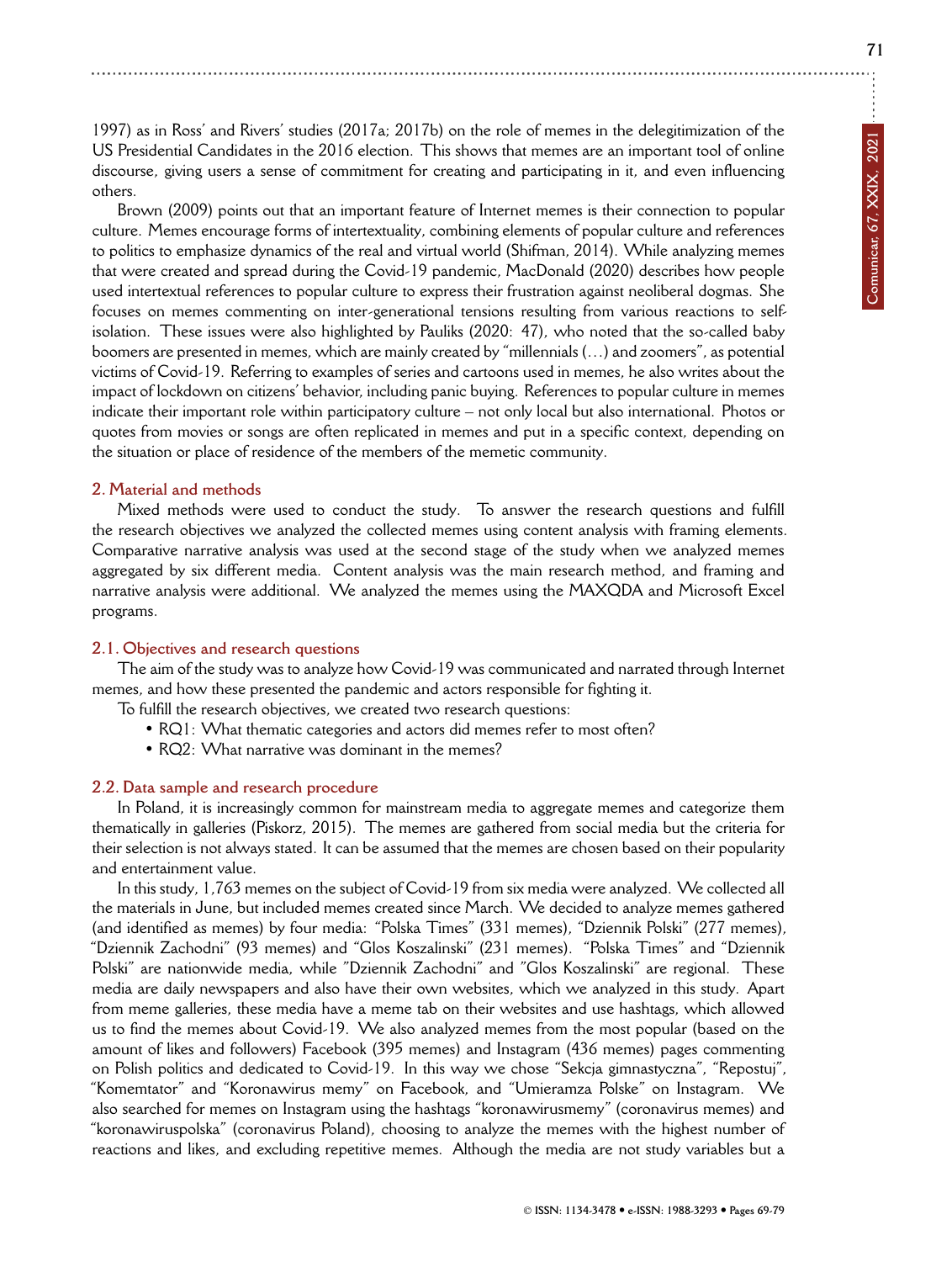source of meme collection, we will note the differences between them in the results. A mixed methods research design was applied in the study, which helped us to analyze the memes in two steps. At the beginning we defined a list of six main categories of memes, divided into subcategories that helped to clarify the scope of each category. The categories and subcategories are described in detail in the results. We defined thematic categories based on an initial overview of the memes and pandemic-related topics discussed in the mainstream media, since we recognized that these could be reflected in the memes. After defining the categories that we included in the codebook, we conducted a content analysis of the memes to determine which of the topics was the most dominant, which is a part of the first research question. The first stage of research was quantitative and thus content analysis was a suitable method.

At the second stage, we analyzed the memes assigned to the most numerous thematic category. Every second meme from this category was selected and thoroughly examined using a new codebook consisting of four categories. We used content analysis with framing elements, which can be considered as a mixed method, and comparative narrative analysis, which has a qualitative character, to analyze the narration on the pandemic and the actors portrayed in the memes.

Some researchers (Sarna, 2016; Denisova, 2019) have studied the narrative potential of Internet memes. The qualitative analytic tool (narrative schemas) used at the second stage of the analysis in our study, was taken from the works of Frye (1957) and Wasilewski (2012). These narrative schemas are epic (or romance), satire, comedy and tragedy. An epic is a story about gaining a new identity and selfdiscovery. A typical example of it are stories in which the actor acts altruistically and heroically, and leads to a triumph of good over evil. Satire is the reverse of the epic scheme. The actor submits to the laws of the world, although he tried to fight them. Comedy is a story about being conformist and able to adapt to the prevailing conditions or to unite beyond differences, for example to come to terms with old enemies. Tragedy is an inversion of the comedy scheme. The actor realizes that the laws governing the world are ruthless, and the divisions between people are permanent and inevitable.

The rest of the categories included in the codebook used at the second stage of analysis are described in the empirical part of the article ("Actors in the Covid-19 memes").

For testing reliability and inter-coder agreement we analyzed 50 memes at each stage of the study. Agreement was measured in kappa. At the first stage of the research the kappa coefficient was over 0.9, and at the second stage over 0.8, which shows that our rate of agreement was sufficient.

# **3. Results**

#### **3.1. Specific topics and categories of memes**

At the first stage of the analysis we assigned the memes to six main categories: free time, politics, services, work and study, bans and orders, stigma and exclusion. These were in turn divided into subcategories. "Free time" included topics such as leisure activities during the lockdown, quarantine effects (for example weight gain) and holidays and relaxation. "Politics": presidential elections, anti-crisis<sup>1</sup> shield, political events, media propaganda, stories on political actors and their actions. "Services" included memes about the police, fire brigade, health and sanitary services. "Work and study" concerned the remote and stationary forms of these activities. "Bans and orders" involved restrictions on public transport and border crossings, quarantine, ban on public assemblies, social distancing, shopping and limits on people in stores, closing of hair and beauty salons, entry ban to forests, and the mask wearing order. "Stigma and exclusion" included memes that criticized and ridiculed people from the regions in Poland and abroad that had the most cases of Covid-19 or were held responsible for the pandemic.

The most common thematic categories of memes were "bans and orders" (773 memes), "free time" (319 memes) and "politics" (297 memes). Table 1 shows that "bans and orders" was the most common category in all media. Some differences in the number of memes in certain media are noticeable. Although "services" is the least frequently presented category in total, it is only the least frequent in "Dziennik Polski" and Instagram. "Work and study" is the least frequently shown category by "Polska Times" (19 memes) and Facebook (5 memes), while "Glos Koszalinski" had the least memes about "stigma and exclusion" (3 memes). For "Dziennik Zachodni", "services" and "work and study" are tied.

÷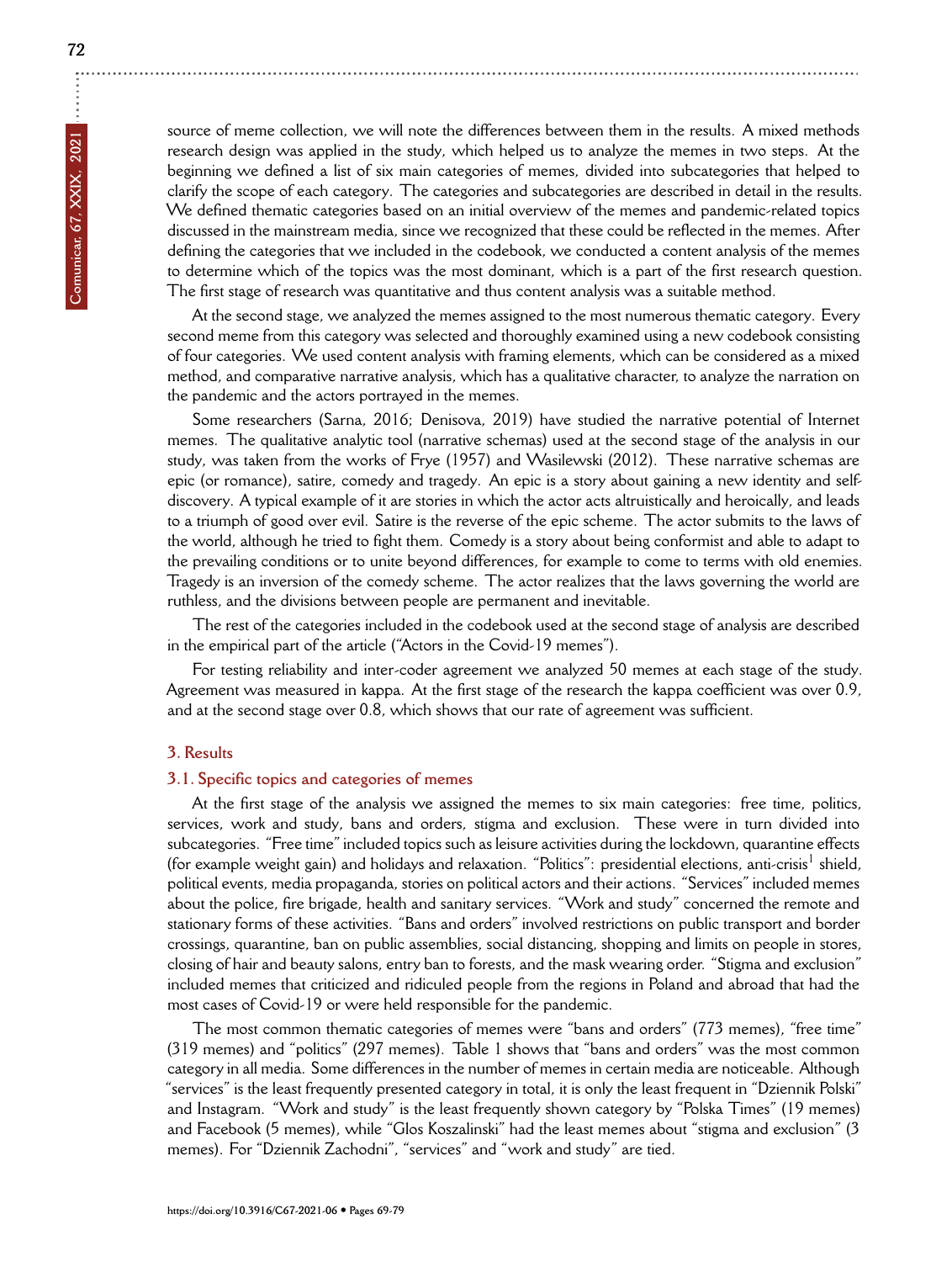| Table 1. Thematic categories of memes |                 |                           |                             |                     |          |           |       |  |
|---------------------------------------|-----------------|---------------------------|-----------------------------|---------------------|----------|-----------|-------|--|
| Category                              | Polska<br>Times | <b>Dziennik</b><br>Polski | <b>Dziennik</b><br>Zachodni | Głos<br>Koszaliński | Facebook | Instagram | Total |  |
| Free time                             | 67              | 59                        |                             | 42                  | 40       | 104       | 319   |  |
| <b>Politics</b>                       | 41              | 49                        | 12                          | 26                  | 119      | 50        | 297   |  |
| <b>Services</b>                       | 35              | 14                        |                             | 19                  | 14       | 12        | 95    |  |
| Work and study                        | 19              | 28                        |                             | 39                  | 5        | 65        | 157   |  |
| Bans and orders                       | 146             | 89                        | 67                          | 102                 | 198      | 171       | 773   |  |
| Stigma and exclusion                  | 23              | 38                        | 5                           | 3                   | 19       | 34        | 122   |  |

The category "Bans and orders" was based on government restrictions introduced from March 15*th* to April 15*th* (Website of the Republic of Poland, 2020). We found that the memes analyzed were usually published shortly after these restrictions were introduced. The "quarantine" order announced on March 24*th* is the most common topic of the memes within "bans and orders" in four of the six media, which shows that there is a correlation between the meme subject and introduced restrictions, and that the subcategories were chosen accurately. The "quarantine" order was often related to lockdown and the necessity of isolation for people infected by Covid-19, as well as for Poles working abroad returning home. An example of such a meme is one where two aliens look out from an apartment window, with a caption stating: "When you invaded Earth, but you have to spend two weeks in quarantine…" (Polska Times, 2020c).

"Quarantine" (284 memes), "mask wearing order" (164 memes) and "shopping and limits on people in stores" (133 memes) were the most common subcategories in "bans and orders" (Table 2). In the case of "Glos Koszalinski", however, "closing of hair and beauty salons" was the most common. In turn "public transport and border crossing" (11 memes), "entry ban to forests" (20 memes) and "social distancing" (33 memes) are the least used subcategories of "bans and orders". Just as in the case of the main thematic categories (Table 1), some differences between the media are noticeable. "Entry ban to forests" was the least presented meme topic on Instagram (3 memes), compared to "public transport and border crossing" in other media. "Social distancing" was one of the two least presented topics of memes collected by "Dziennik Polski". Despite minor differences between the analyzed media, a general trend in thematic categories of memes is observable.

| Table 2. Bans and orders - specific categories of memes |                 |                           |                             |                     |          |           |       |  |
|---------------------------------------------------------|-----------------|---------------------------|-----------------------------|---------------------|----------|-----------|-------|--|
| Category                                                | Polska<br>Times | <b>Dziennik</b><br>Polski | <b>Dziennik</b><br>Zachodni | Głos<br>Koszaliński | Facebook | Instagram | Total |  |
| Public transport and                                    |                 | 2                         | 0                           |                     | 0        |           | 11    |  |
| border crossing                                         |                 |                           |                             |                     |          |           |       |  |
| Quarantine                                              | 77              | 41                        | 8                           | 34                  | 73       | 51        | 284   |  |
| Ban on public                                           | 5               | 13                        | 15                          | 9                   | 16       | 19        | 67    |  |
| assemblies                                              |                 |                           |                             |                     |          |           |       |  |
| Social distancing                                       | 4               | 2                         | ,                           | 3                   | 10       | 13        | 33    |  |
| Shopping and limits on                                  | 23              | 17                        | 3                           | 5                   | 47       | 38        | 133   |  |
| people in stores                                        |                 |                           |                             |                     |          |           |       |  |
| Closing of hair and                                     | 33              | 5                         |                             | 40                  | 8        | 4         | 61    |  |
| beauty salons                                           |                 |                           |                             |                     |          |           |       |  |
| Entry ban to forests                                    | 3               | 3                         | 2                           | 4                   | 5        | 3         | 20    |  |
| Mask wearing order                                      | 30              | 16                        | 37                          | 6                   | 39       | 36        | 164   |  |

# **3.2. Actors in the Covid-19 memes**

At the second stage of the study, the memes related to "bans and orders" – the most common thematic category of memes – were analyzed through four categories: type of meme, dominant and secondary actors, and scheme of narration. These have in turn been divided into subcategories.

The category "type of meme" was related to its form (graphic-textual, graphic, textual). The "actor" category included information about the "dominant" and "secondary" actor. The "dominant actor" referred to the leading actor in the foreground of the meme, while the "secondary actor" would be an actor in the background, in a less important role. The actor could be, for example, a politician, an ordinary man, as well as uniformed (police, fire brigade) and non-uniformed services (health services). The "scheme of narration" included four types of plots: epic, satire, comedy and tragedy, and was used to analyze the actions of the actors. The form of the vast majority of memes was a combination of graphics and text.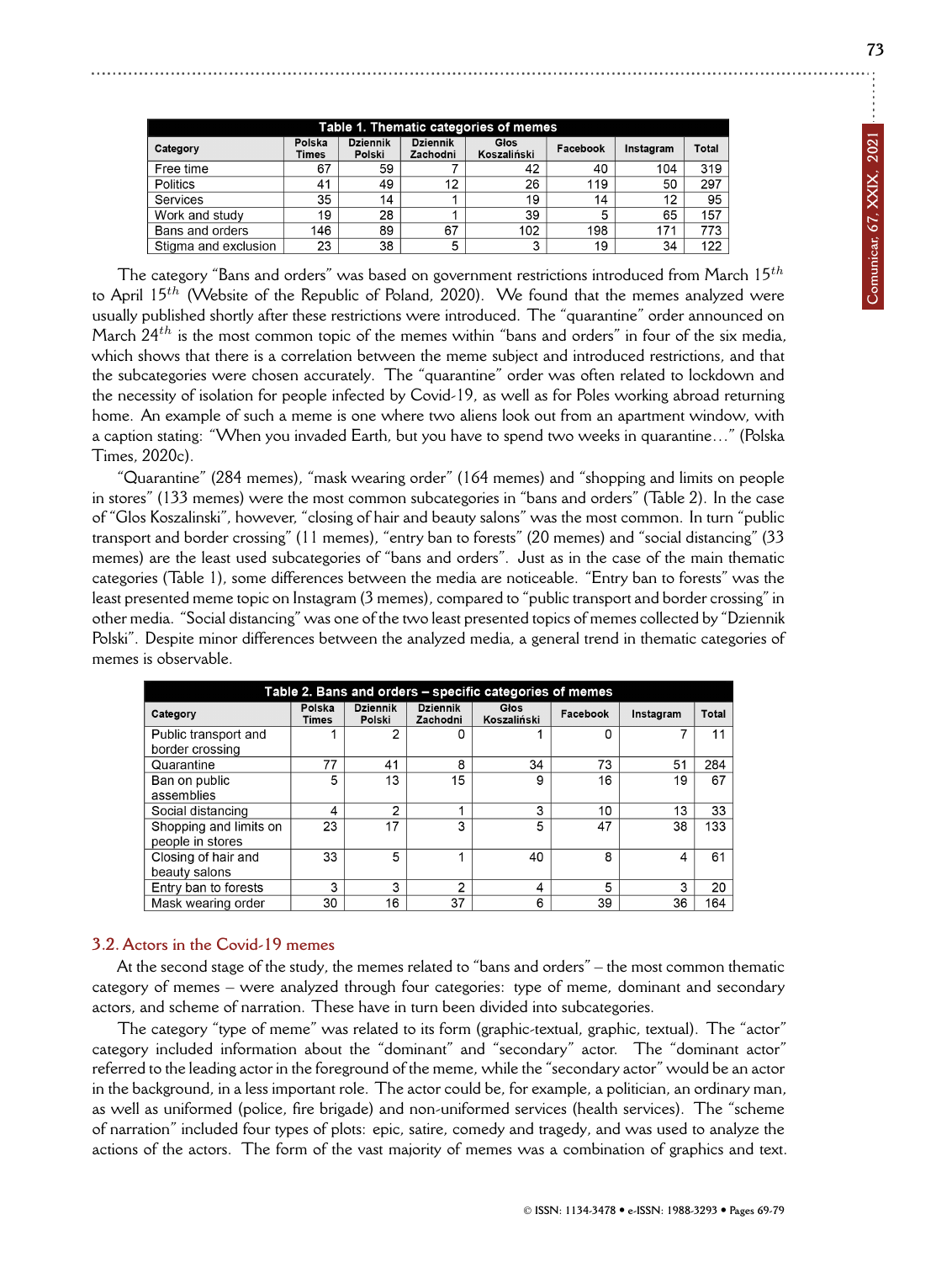This "type of meme" was dominant in all the media platforms. The exclusively graphic memes came mainly from Facebook. A few consisted only of text, and they too came mostly from Facebook. The most common "dominant actor" in the memes is the "ordinary man" (164 memes), and this actor was dominant across all the media outlets (Table 3). The second in line is the "abstract actor" – primarily a cartoon character (62 memes). Third is the "movie and literature character" (59 memes). A considerable number of memes also concerned "uniformed service" (30 memes), "animals" (25 memes), and "politicians" (21 memes). For 174 memes a "secondary actor" could not be distinguished. The most common "secondary actor", just like in the case of the "dominant actor", is the "ordinary man" (95 memes). Next in order of frequency comes "movie and literature character" (37 memes), the "abstract actor" (36 memes), and "politician" (17 memes).

| Table 3. Actors in the memes            |                   |                    |       |  |  |  |
|-----------------------------------------|-------------------|--------------------|-------|--|--|--|
| Category                                | Dominant<br>actor | Secondary<br>actor | Total |  |  |  |
| Politician                              | 21                | 17                 | 38    |  |  |  |
| Ordinary man                            | 164               | 95                 | 259   |  |  |  |
| Uniformed service                       | 30                | 8                  | 38    |  |  |  |
| Non-uniformed service                   | 2                 | 3                  | 5     |  |  |  |
| Journalist                              | 3                 | 1                  | 4     |  |  |  |
| Celebrity                               | 15                | 4                  | 19    |  |  |  |
| Athlete                                 | 2                 | 0                  | 2     |  |  |  |
| Animal                                  | 25                | 9                  | 34    |  |  |  |
| Abstract actor                          | 62                | 36                 | 98    |  |  |  |
| literature<br>Movie<br>and<br>character | 59                | 37                 | 96    |  |  |  |
| <b>Historical figure</b>                | 4                 | 6                  | 10    |  |  |  |

The results of the "scheme of narration" category are presented in Table 4 below. Next, we present examples of memes representing each of the plots. Based on Frye's theory (1957), we decided to place memes that represent opposite narratives next to each other. As a result, Figure 1 shows memes with "comedy" (a) and "tragedy" (b) narration, and Figure 2 – "satire" (c) and "epic" (d).

| Table 4. Scheme of meme narration |                        |                           |                             |                     |          |           |       |  |  |
|-----------------------------------|------------------------|---------------------------|-----------------------------|---------------------|----------|-----------|-------|--|--|
| Category                          | Polska<br><b>Times</b> | <b>Dziennik</b><br>Polski | <b>Dziennik</b><br>Zachodni | Glos<br>Koszaliński | Facebook | Instagram | Total |  |  |
| Epic                              | 8                      | 9                         | 5                           | 4                   |          |           | 42    |  |  |
| Satire                            | 19                     | 8                         | 4                           |                     | ົ        | 21        | 96    |  |  |
| Comedy                            | 41                     | 19                        | 20                          | 16                  | 49       | 32        | 177   |  |  |
| Tragedv                           | 5                      | 13                        | 4                           | 14                  | 12       | 27        | 75    |  |  |

The "comedy" scheme (177 memes) was clearly the most dominant. "Glos Koszalinski" was an exception where "satire" appeared more often. An example of the "comedy" scheme is a meme (Figure 1-a) from Pachelska (2020) which uses images from the anime series Pokémon.

Figure 1. Examples of memes with comedy (a) and tragedy (b) narration

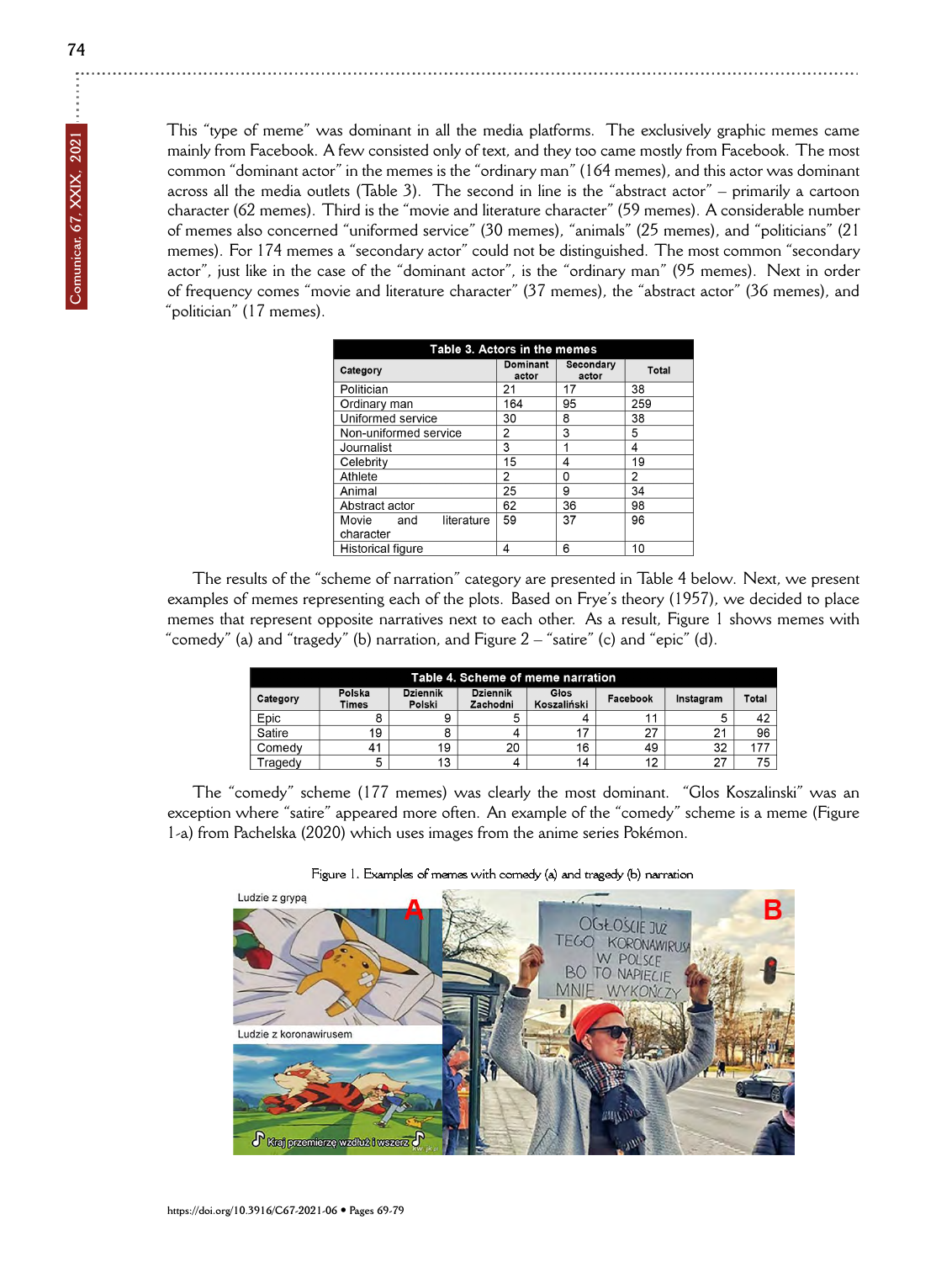**75**

The first part of it (with the caption "people with the flu") shows a sick cartoon character, Pikachu, in bed. The second image shows characters running and has two captions. The first is "people with coronavirus", and the second the lyrics from the series' theme song: "I will travel along and across the land".

75 memes represented the "tragedy" scheme, which makes it the third most common. An example of a meme in this category is one from Facebook (Koronawirus memy, 2020) where a young man is standing next to a bus stop holding a sign with the text: "Announce this coronavirus [its existence] in Poland, because this tension will be the end of me" (Figure  $1 - b$ ). It is a commentary on Polish authorities and public media not taking rumors about a Covid-19 outbreak in Poland seriously, when such speculations were reported by other media, and virus infections were recorded in neighboring states. The satirical scheme involved 96 memes and was the second most frequent type of narration. An example of this narration is a meme from Polska Times (2020b) (Figure 2-c) where a Polish police patrol stops an astronaut. The policeman asks: "What is the purpose of your trip?".





The "epic" narration was the least common (42 memes in total). However, it should be noted that it was the least frequently used narration only in the case of "Glos Koszalinski" (4 memes), Facebook (11 memes), and Instagram (5 memes). In the memes from "Polska Times" the tragic scheme (5 memes) appeared the least often. For "Dziennik Polski" it was "satire" (8 memes), and "satire" and "tragedy" (both 4 memes) for "Dziennik Zachodni". A characteristic example of an epic scheme is shown in Figure 2 – d, where the main message ("Stay at home") is placed in the center of the meme from "Polska Times" (2020a).

# **4. Discussion and conclusions**

This research aimed to analyze how Covid-19 was communicated and narrated through Internet memes, and how these presented the pandemic and actors responsible for fighting it. We draw the following conclusions.

"Bans and orders" is the most frequent category of memes (Table 1), which answers the first research question. It can be considered as a social reaction to the actions of the Polish government and services. Memes dedicated to this category served to point out the incompetence of political actors and police in the fight against Covid-19, which is in line with Msugheter's (2020) studies on memes and the pandemic in Nigeria. Many memes showed the restrictions as excessive and often pointless, and indicated ways to avoid them, which is reflected in public opinion polls showing that people had a negative view of the measures imposed (Feliksiak, 2020). The plans to hold presidential elections in May were equally criticized and mocked in the memes, which promoted staying at home rather than voting to avoid infection. Therefore, some of them can be seen as a form of electronic civil disobedience and a language of protest, similar to the social media usage during the Arab Spring and the Indignados movement in Spain (Harlow, 2013), but on a smaller scale. Our results represent an opportunity to deepen the analysis of the role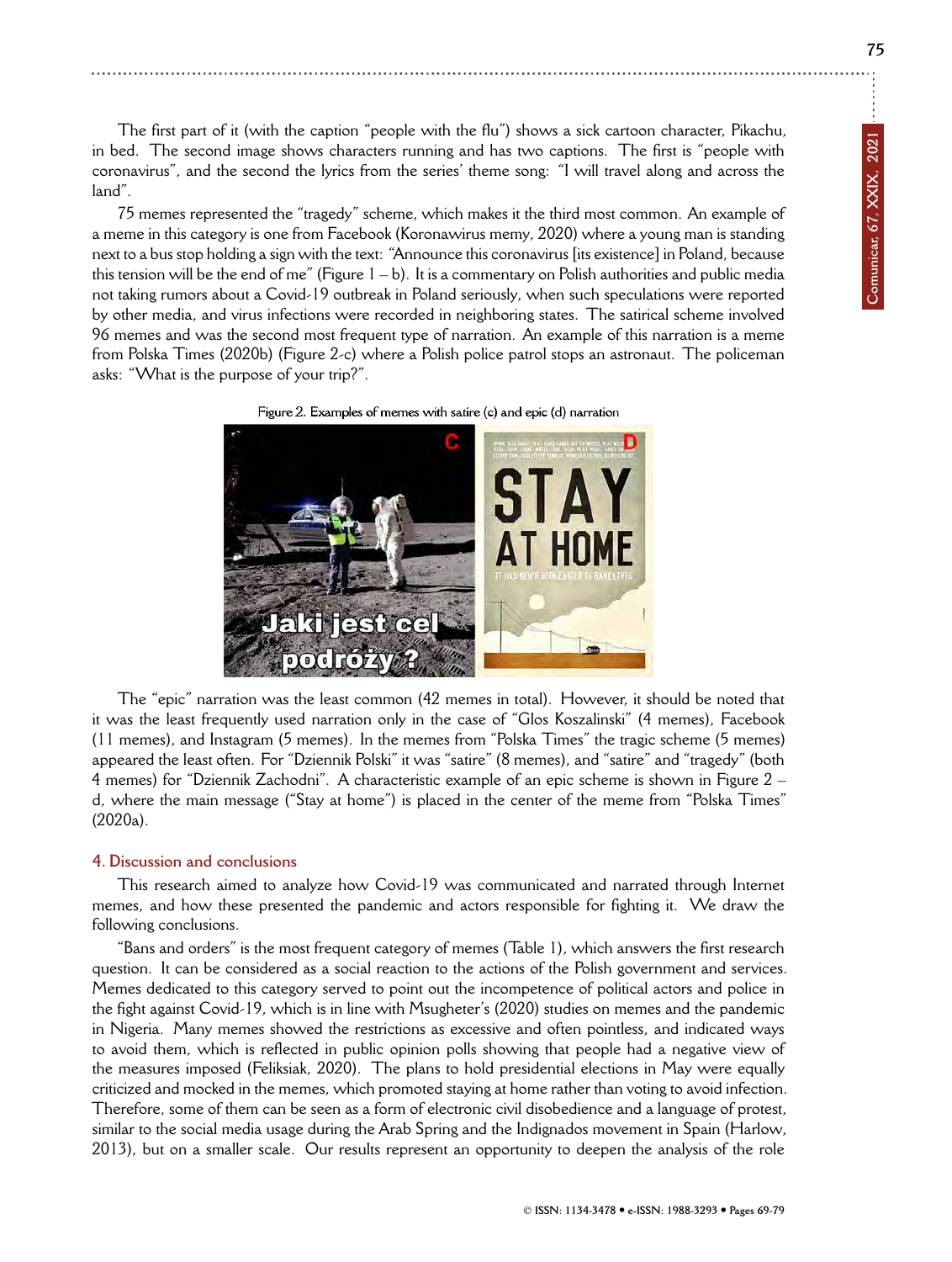÷

of memes in communicating about crisis situations as bottom-up messages which can contribute to and change the public discourse, just as traditional media and political messages do.

The memes largely drew attention to the same restrictions (Table 2) which may indicate a kind of consensus, and thus be a manifestation of participatory culture (Jenkins, 2006). The viral spread of memes shared by Internet users and sometimes mainstream media, as shown in this study, gives people opportunity to express opinions and influence others. Certain frames and narratives can be transferred from online to traditional media (Harlow, 2013) and the media agenda can influence the public one (Wanta & Ghanem, 2006). This is not only the case in the context of political views, but also for the possibility of learning certain behaviors from memes, for example hand washing (Msugheter, 2020). This function seems to be noticeable in the analyzed memes, because "quarantine" and "mask wearing order" are the most common topics of "bans and orders". Although they were often portrayed in a parodic way, they could teach preventive behavior in the fight against Covid-19 in an entertaining way, which can be exemplified by the previously mentioned meme with two aliens in quarantine (Polska Times, 2020c). While this meme has an instructive character in terms of promoting staying at home, its ironic tone is also a form of criticism against the restrictions.

Another observation from our study, which also answers the first research question, is that the most common "dominant actor" of the memes was the "ordinary man" and not politicians (Table 3). Often it involved a person shopping or encountering police during the lockdown. The "ordinary man" was usually presented as a victim of services, which in turn were portrayed in a negative or satirical way. This is an example of using a frame of "us" (citizens) vs "them" (political actors and services) to emphasize the antagonism between society and Polish authorities. According to Galtung (2006) this type of framing may determine the way the media recipients perceive certain actors – "us" being viewed positively and as victims, and "them" negatively as aggressors. An equally important conclusion regarding the actors in the memes is that many of the memes were made from images from well-known cartoons and movies, which is in line with Brown's (2009) study that showed that an important characteristic of the meme is its connection with popular culture. Popular culture can provide a context for understanding the phenomenon presented in a meme. This can be exemplified by Figure 1 – a where images from the Pokémon series were used to symbolize Polish citizens travelling across the country without regard for the virus or the restrictions. All of the analyzed memes could be categorized within the four narrative schemas, leading to the conclusion that they illustrated a specific story which can be interpreted in a certain way. Actors presented through the "comedy" narration – the most common one (which answers the second research question) – were reconciled with the inconveniences of the pandemic and had adapted to it. This type of meme was also intended to cheer up its recipients and to raise their spirit. A large number of memes even showed people satisfied with life during the pandemic, which can be interpreted as a defensive reaction, for example to the incompetence of politicians and the repressive actions of the police.

The "satire" scheme did not usually involve the "ordinary man", but was rather associated with politicians, celebrities, and police. Polish politicians were portrayed disregarding social distancing and disobeying the ban on public assemblies during their political rallies, despite the fact that they were the people responsible for these restrictions. The memes also presented policemen focusing on inflicting severe punishment upon citizens. The absurdity of the situations in which the police were portrayed (Figure 2 – c) and the negative perspective of memes associated with these actors constitute a clear objection to this service and their actions. The negative and satirical way in which political actors and services were presented in the memes might be related to Poles' level of trust in these entities. Public opinion polls from May concerning the assessment of the government's actions against the pandemic showed that over 40 percent of Poles perceived them negatively (Roguska, 2020). Polls from June confirmed declining trust in politicians (Cybulska, 2020). The power of the police in relation to the pandemic was also considered excessive (Feliksiak, 2020). This was also expressed in the memes (Figure 2-c) and indicates that they were social reactions and a form of commentary on the pandemic and the actions of actors responsible for fighting it. It is worth noting that the low level of trust in authorities and services is historically and culturally conditioned (Nowakowski, 2008). According to Mularska-Kucharczyk (2011), the communism period in particular led to social atomization and a sharp division between the authorities and society, resulting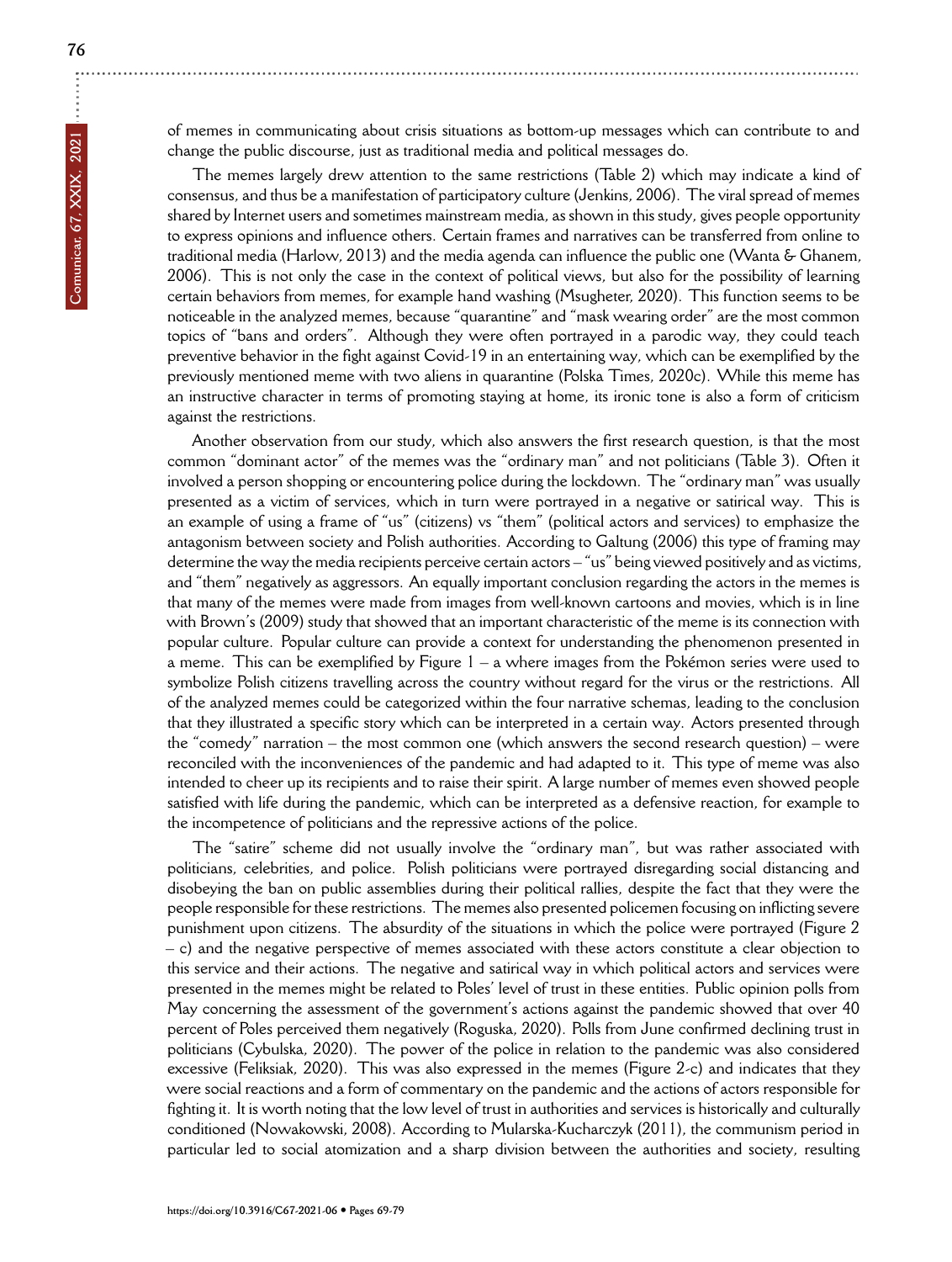from political and social repression. Our research indicates that collective experiences (Czyzewski, 2010; Goffman, 1986) such as the mentioned communist period could have had an influence on the negative framing of authorities and services as well as the restrictions. We can also note that the subject matter and perspective of the memes were likely influenced by the media that selected them for publishing. We noticed, for example, that "Glos Koszalinski" focused on different subcategories of "bans and orders" than the other media (Table 2). This medium published a special gallery dedicated only to the "closing of hair and beauty salons" order, which can be an effect of the medium's regional character and its specific audience.

In the case of the "tragedy" narration, the essence of the story based on this scheme is that the individual is isolated from society. This could be seen in memes where the "dominant actor" is the "ordinary man", and the politician or policeman is "secondary". Such narratives focused on highlighting the gap between groups with different social status, and the "ordinary man's" frustration with the situation and media disinformation on the pandemic (Figure 1-b). Memes that portrayed the intra-social conflicts during the pandemic were also analyzed in Pauliks' (2020) and MacDonald's (2020) studies that focused on intergenerational disputes. Inter-generational conflicts were presented in Polish memes as well, for example regarding older people breaking the restrictions by shopping outside of their designated hours, or attending churches despite the ban on public assemblies. However, such disputes were far less common than the conflict between the "ordinary man" and authorities and services, expressed through the frame "us" vs "them".

The "epic" narration was the least common. These memes often showed the actor doing simple household activities, mostly staying at home. In this simple way any person could become a superhero (Figure 2-d). A similar narrative was presented in other memes, for example the one with quarantined aliens (Polska Times, 2020c), which confirms that apart from having an entertaining or critical approach to Covid-19 and the restrictions, the analyzed memes could also promote preventive actions.

A limitation of the study is that we only included media that aggregate memes, but not ones that create their own. Most of the memes spread on the Internet come from the second type. They may then play the role of opinion leaders, influencing other media. Therefore, both types of media can be analyzed in the future, also to check the extent to which they might affect the public perception of issues and actors shown in memes. It can be studied through media user surveys or analysis of comments, discussions, likes and reactions to memes on social media. Another limitation of the research is its descriptive and mostly quantitative nature, which results from the use of content analysis as the main research method, and framing and narrative analysis as additional methods. Moreover, the qualitative part of the analysis could be slightly subjective, as it was the coder who decided whether a given narration was visible in the meme or not. We tried to solve this problem through testing intercoder agreement to find out if we perceived the qualitative elements the same. Also, the relatively small number of published studies on memes and Covid-19 have made it difficult to conduct extensive comparative studies on this topic. We have mentioned the most recent research, which, like our studies, are believed to fill in some knowledge gaps in this particular field.

#### **Notes**

<sup>1</sup> Financial aid from the government for domestic entrepreneurs during the pandemic.

#### **Funding Agency**

This study was supported by the University of Silesia in Katowice, Poland.

#### **References**

Brown, R. (2009). *Public relations and the social web: How to use social media and web 2.0 in communications*. Kogan Page Publishers.<https://bit.ly/2FAgf5q>

Cybulska, A. (2020). *Zaufanie do politykow na przeomie maja i czerwca. [Trust in politicians at the turn of May and June]*. Public Opinion Research Center.<https://bit.ly/3aWp31e>

Czyzewski, M. (2010). Analiza ramowa, czyli "co tu sie dzieje? [Frame analysis, meaning "what's going on here?"]. In E. Goffman (Ed.), *Analiza ramowa. Esej z organizacji dowiadczenia [Frame analysis. An essay on the organization of experience]* (pp. 7-47). Nomos.<https://bit.ly/32CNooZ>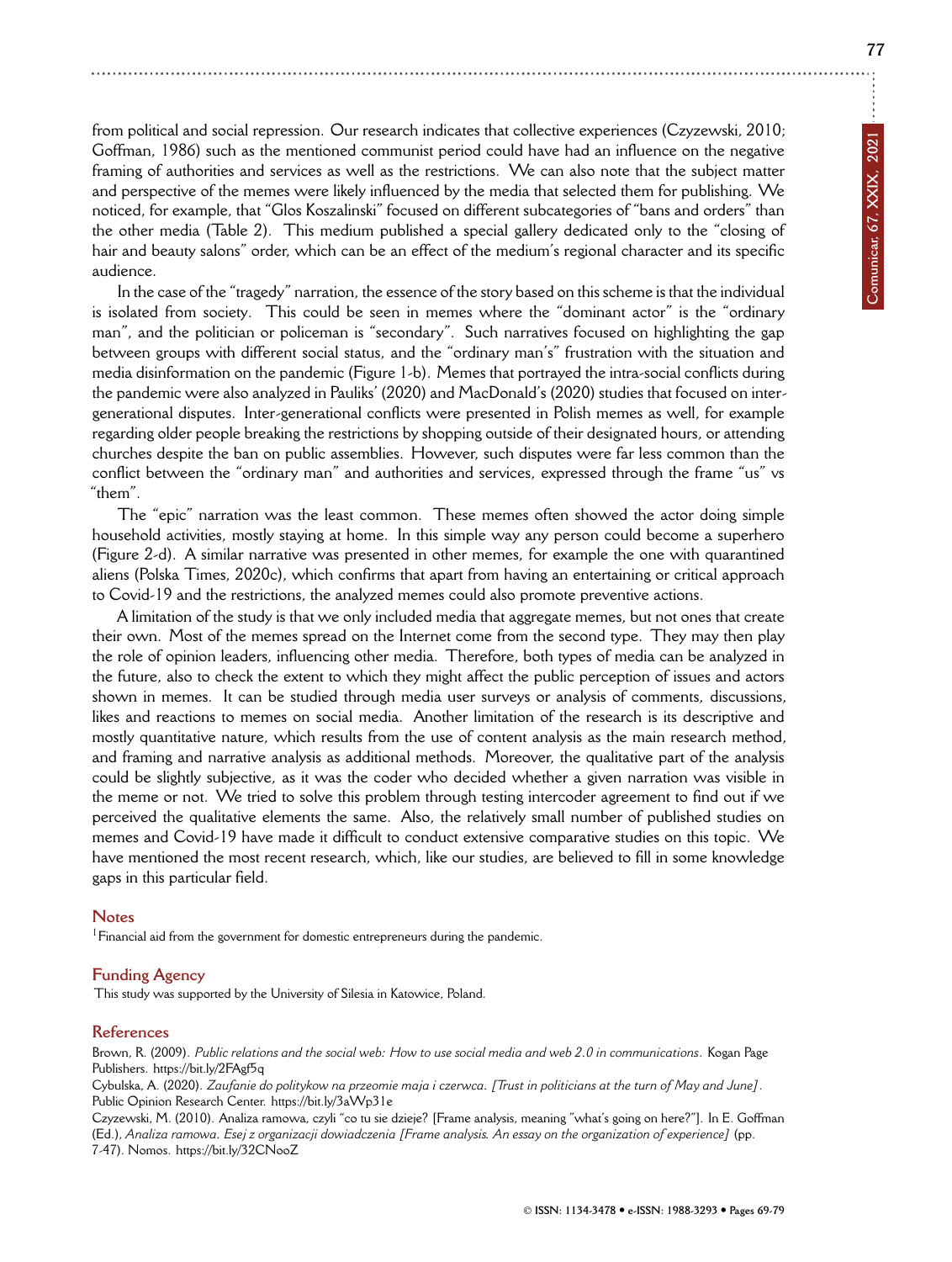Entman, R. (1993). Framing: Toward clarification of a fractured paradigm. *Journal of Communication*, *43*(4), 51-58. <https://doi.org/10.1111/j.1460-2466.1993.tb01304.x>

Feliksiak, M. (2020). *Opinie o epidemii koronawirusa i zwiazanych z nia restrykcjach. [Opinions on the coronavirus epidemic and related restrictions]*. Public Opinion Research Center.<https://bit.ly/3b2j9M0>

Frye, N. (1957). *Anatomy of criticism: Four essays*. Princeton.<https://doi.org/10.1515/9781400866908>

Galtung, J. (2006). Peace journalism as an ethical challenge. *GMJ: Mediterranean Edition*, *1*(2), 1-5.<https://bit.ly/2EsLGOt> Goffman, E. (1986). *Frame analysis: An essay on the organization of experience*. Northeastern University Press. <https://bit.ly/2E2gaXw>

Guenther, L., Ruhrmann, G., Bischoff, J., Penzel, T., & Weber, A. (2020). Strategic framing: Analyzing memes posted by the german identitarian movement on Facebook. *Social Media + Society*, *6*(1), 1-13.<https://doi.org/10.1177/2056305119898777> Harlow, S. (2013). It was a "Facebook revolution": Exploring the meme-like spread of narratives during the Egyptian protests. *Revista de Comunicación*, *12*, 59-82.<https://bit.ly/30Mpesg>

Jenkins, H. (2006). *Convergence culture: Where old and new media collide*. New York University Press.<https://bit.ly/320rsne> Jenkins, H., Clinton, K., Purushotoma, R., Robinson, A.J., & Weigel, M. (2007). *Confronting the challenges of participatory culture: Media education for the 21st Century*. The MacArthur Foundation.<https://doi.org/10.7551/mitpress/8435.001.0001> Jenkins, H., Ito, M., & Boyd, D. (2016). *Participatory culture in a networked era: A Conversation on youth, learning, commerce, and politics*. Polity Press.<https://bit.ly/2E0xcpd>

Kligler-Vilenchik, N., & Thorson, K. (1993). Good citizenship as a frame contest: Kony2012, memes, and critiques of the networked citizen. *New Media & Society*, *18*(9).<https://doi.org/10.1177/1461444815575311>

Koronawirus memy (Ed.) (2020). *Oficjalne powitanie nastapilo dzisiaj. [The official welcome was today] [Status Update]*. Facebook.<https://bit.ly/32p8abu>

Kozhamkulova, S., & Foster, B. (2019). Ironic mirrors of public discourse: Framing analysis of kazakhstani popular Internet memes. [Conference]. 2019 Central Eurasian Studies Society, Washington, DC, United States.<https://bit.ly/2DY94DF>

Macdonald, S. (2020). What do you (really) meme? Pandemic memes as social political repositories. *Leisure Sciences*, (pp. 1-9). <https://doi.org/10.1080/01490400.2020.1773995>

Msugheter, A.E. (2020). Internet meme as a campaign tool to the fight against Covid-19 in Nigeria. *Global Journal of Human-Social Science: A Arts & Humanities - Psychology*, *20*(6), 27-39.<https://bit.ly/33S4W2s>

Mularska-Kucharek, M. (2011). Zaufanie jako fundament zycia spoecznego na przykladzie bada w wojewodztwie lódzkim. [Truth as the foundation of social life on the example of a study in the Lodz Province]. *Studia Regionalne i Lokalne*, *2*(44), 76-91. <https://bit.ly/3aSO794>

Nowak, J. (2016). Internet meme as a meaningful discourse: Towards a theory of multiparticipant popular online content. *Central European Journal of Communication*, *9*(1), 73-89. [https://doi.org/10.19195/1899-5101.9.1\(16\).5](https://doi.org/10.19195/1899-5101.9.1(16).5)

Nowakowski, K. (2008). Wymiary zaufania i problem zaufania negatywnego w Polsce. [Dimensions of trust and the problem of negative trust in Poland]. *Ruch Prawniczy, Ekonomiczny i Socjologiczny*, *70*(1), 213-233.<https://bit.ly/34swBYh>

Pachelska, K. (2020). *Koronawirus: fimieszne memy. Zwierzaki komentujfi epidemifi i zachowania ludzi. Teraz jufi bfidziecie wiedziefi, skfid sifi wzifiła pandemia. [Coronavirus: Funny memes. Pets comment on the epidemic and human behavior. Now you will know where the pandemic came from]*. Dziennik Zachodni.<https://bit.ly/2Emkamg>

Pacula, P. (2020). *Poland: Coronavirus and the media*. European Journalism Observatory.<https://bit.ly/30P1OTi> Pauliks, K. (2020). Memes of the virus: Social criticism of the corona pandemic on the Internet. *TelevIZIon*, *33*, 46-49. <https://doi.org/10.25969/mediarep/13875>

Piskorz, K. (2015). Internet nie pi, Internet reaguje. Memy internetowe jako forma komentarza do biecych wydarze społecznych i politycznych. [The Internet never sleeps: The Internet reacts. The Internet meme as a form of the current political and social commentary]. *Zeszyty Prasoznawcze*, *3*(233), 650-658.<https://doi.org/10.4467/2299-6362PZ.15.043.4245>

Polska Times (Ed.) (2020a). Memy o koronawirusie i kwarantannie obnaaj prawdziwe uczucia, ale ucz te profilaktyki przed Covid-19. [Memes about the coronavirus and quarantine reveal true feelings and also teach prevention against Covid-19]. <https://bit.ly/3hKnDZW>

Polska Times (Ed.) (2020b). Policjanci w czasie epidemii koronawirusa wlepiaj setki mandatów – zobacz najlepsze memy i demotywatory. [During the coronavirus epidemic policemen issue hundreds of tickets – see the best memes and demotivators]. <https://bit.ly/2Qvfm00>

Polska Times (Ed.) (2020c). Sportowcy wracaja z kwarantanny na boiska. MEMY, jak szybko nadrobic zalegoloci i wrocic do formy? [Athletes return from quarantine to the fields. MEMES, how to quickly catch up and get back in shape?]. <https://bit.ly/3hzZNjN>

Roguska, E. (2020). *Ocena dziaa rzadu w okresie epidemii. [Assessment of the government's actions during the epidemic]*. Public Opinion Research Center.<https://bit.ly/3jbDEbN>

Ross, A., & Rivers, D. (2017a). Digital cultures of political participation: Internet memes and the discursive delegitimization of the 2016 U.S Presidential candidates. *Discourse, Context & Media*, *16*, 1-11.<https://doi.org/10.1016/j.dcm.2017.01.001> Ross, A., & Rivers, D. (2017b). Internet memes as polyvocal political participation. In D. Schill, & J. A. Hendricks (Eds.), *The Presidency and social media: Discourse, disruption and digital democracy in the 2016 Presidential election* (pp. 285-308).

Routledge.<https://doi.org/10.4324/9781315112824-15> Ross, A., & Rivers, D. (2019). Internet memes, media frames, and the conflicting logics of climate change discourse. *Environmental Communication*, *13*(7), 975-994.<https://doi.org/10.1080/17524032.2018.1560347>